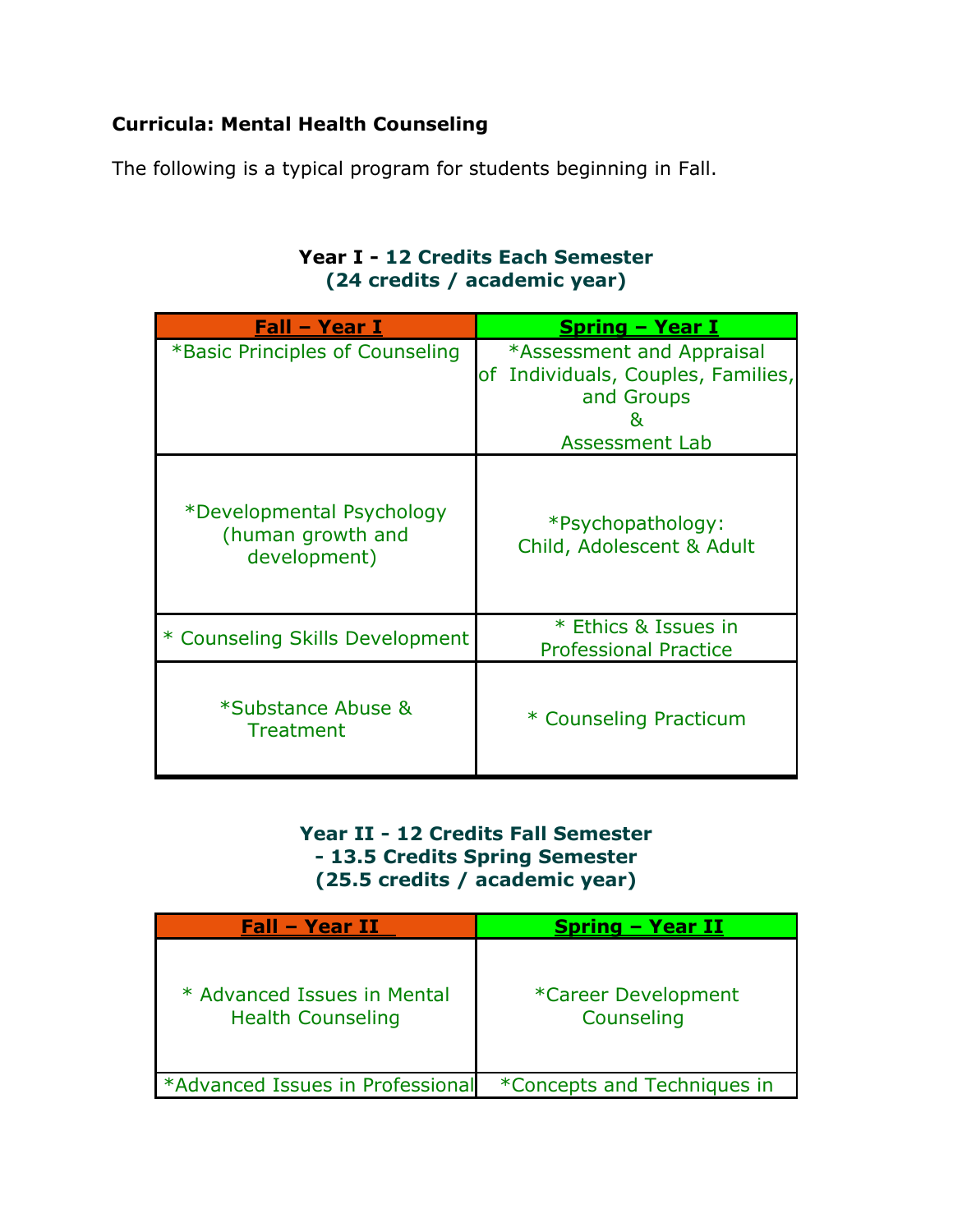| Practice: Multicultural &                            | <b>Mental Health Counseling</b>                                                                                   |
|------------------------------------------------------|-------------------------------------------------------------------------------------------------------------------|
| <b>Diversity</b>                                     | (Clinical Instruction)                                                                                            |
| *Advanced Issues in<br>Psychopathology and Diagnosis | * Group Therapy                                                                                                   |
| *Statistics & Research and                           | * Social Psychology                                                                                               |
| <b>Program Evaluation</b>                            | (Social and Cultural Foundations                                                                                  |
| <i>(Evidence Based Treatments)</i>                   | of Counseling)                                                                                                    |
|                                                      | *Supervised Field Placement I<br>(Proseminar 1.5 credits --<br>300 hrs per semsester required<br>for $SFP I & H)$ |

## **Year III - 10.5 Credits Fall Semester Only**

| <b>Fall - Year III</b>                                                                                          |                                                                           |
|-----------------------------------------------------------------------------------------------------------------|---------------------------------------------------------------------------|
| * Supervised Field Placement II<br>(Proseminar 1.5 credits --<br>600 hrs minimum requirement<br>for graduation) | * Crisis Counseling<br>(elective)                                         |
| Choose at least 3 Courses from<br>Below or others in consultation<br>with your Program Director                 | * Counseling with Children<br>and Adolescents<br>(elective)               |
| *Counseling Older Adults<br>(elective)                                                                          | * Sexuality and Gender<br>Counseling<br>(elective)                        |
| *CBT Principles for Counseling<br>(elective)                                                                    | *Principles of Psychodynamic<br>Psychotherapy in Counseling<br>(elective) |